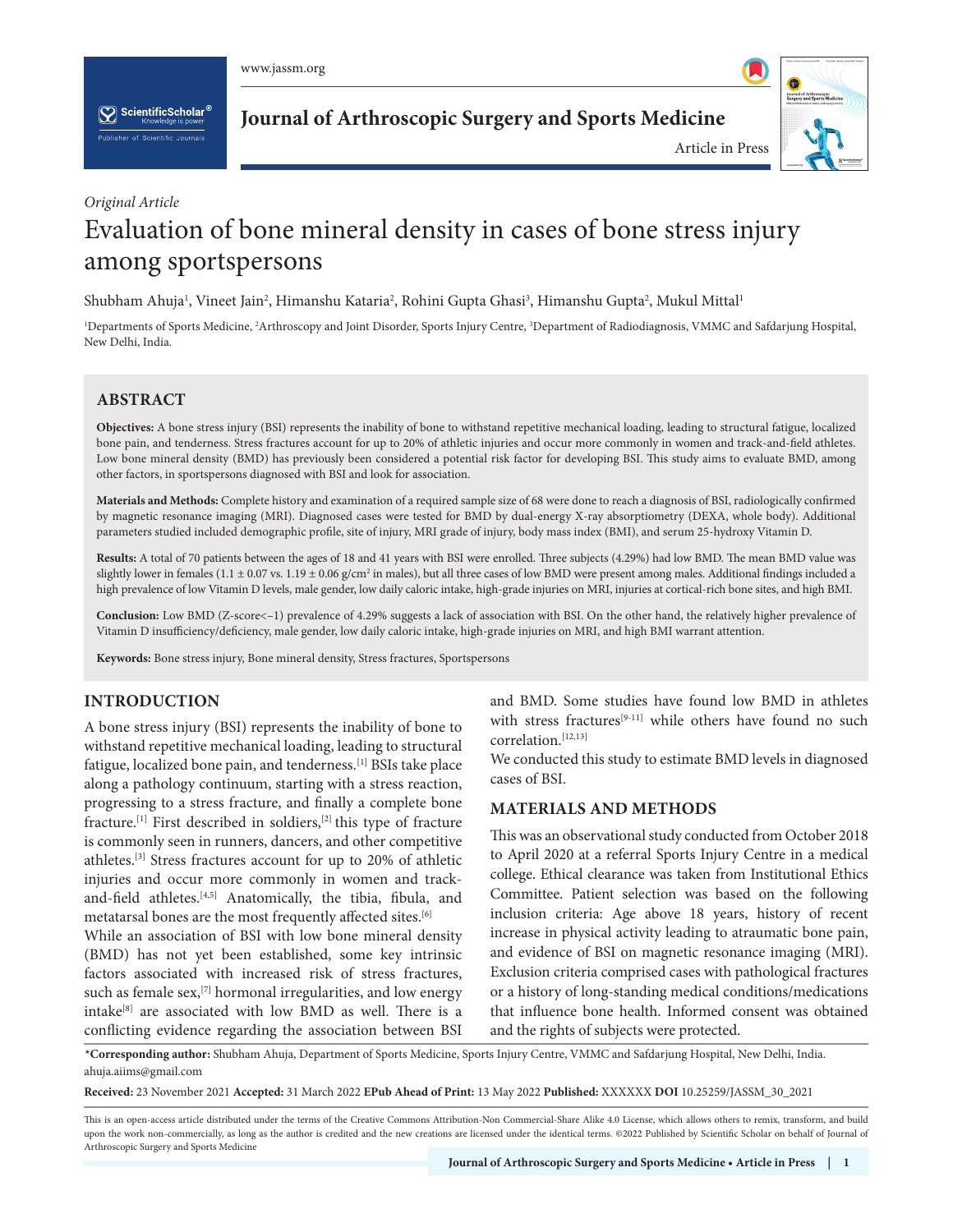#### **Procedure**

Complete history and physical examination of the selected patients were done to reach a provisional diagnosis of BSI, which was confirmed by MRI examination (Fredericson classification, graded  $1-4$ ).<sup>[14]</sup>

The patients thus diagnosed were tested for BMD by dualenergy X-ray absorptiometry (DEXA, whole body). The Resulting BMD values were standardized to T-scores and Z-scores with available age, weight, and ethnicity normative values of BMD. Low BMD was defined as a Z-score <–1.

Serum 25-hydroxy Vitamin D levels were determined. Vitamin D levels lower than 30 ng/ml were defined as low. Body mass index (BMI) was calculated using the formula: Weight (kg)/(height (m))<sup>2</sup>. The WHO chart and its revised criteria for the Asian population were employed to evaluate health status on the basis of calculated BMI. Daily caloric intake was estimated through the 24-h dietary recall method and energy availability (EA) was calculated. The association of BMD with the other variables collected was also assessed within the study group of BSI patients.

## **Sample size calculation**

As observed in the study "Association of Hip BMD and Body Composition in a Rural Indian Population" by Mika Matsuzaki *et al.*,<sup>[15]</sup> the prevalence of low BMD in the Indian population from 20 to 29 years of age was approximately 20%. Taking these values as a reference, the minimum required sample size with 90% power of study, 5% level of significance, and 10% margin of error was 61.47. Accounting for the nonresponse rate, the total sample size came out to be 68.

## **Statistical analysis**

Categorical variables were presented in number and percentage (%) and continuous variables were presented as mean  $\pm$  SD and median. Normality of data was tested by Kolmogorov–Smirnov test. If the normality was rejected, then a non-parametric test was used. Quantitative variables were compared using the Independent t-test/Mann–Whitney test (when the data sets were not normally distributed) between the two groups and ANOVA/Kruskal–Wallis test was used for comparison between more than two groups. Qualitative variables were compared using Fisher's exact test. *P* < 0.05 was considered statistically significant. The data were entered in the MS EXCEL spreadsheet and analysis was done using Statistical Package for the Social Sciences version 21.0.

# **RESULTS**

A total of 70 patients, ranging from amateur to professional sportspersons, were enrolled in the study. The mean age at evaluation was  $23.09 \pm 5.3$  years old (range 18–41 years old). Sixty-one out of 70 subjects were males.

Fifty-two of 70 (74.29%) study subjects had running as a primary sport, for instance, those in track-and-field events or marathons. These were differentiated from sportspersons whose sport involves running in addition to a primary skill (e.g., Football, basketball, and cricket, *n* = 18).

Seven cases (10%) had BSI at trabecular-rich sites, such as neck of femur ( $n = 4$ ), sacrum ( $n = 1$ ), and calcaneus ( $n = 1$ ). Grade 3 MRI injuries (Fredericson classification) were most prevalent (32.86%,  $n = 23$ ), closely followed by Grade 2 injuries (28.57%,  $n = 20$ ). One out of every five patients (20%,  $n = 14$ ) was Grade 4B (fracture line present) at the time of diagnosis.

The mean BMD was found to be  $1.18 \pm 0.06$  g/cm<sup>2</sup> while the mean Z-score was  $0.21 \pm 0.84$  [Table 1, Figure 1]. Only three out of 70 subjects (4.29%) had low BMD.

The mean BMD value was slightly lower in females  $(1.1 \pm 0.07)$ vs  $1.19 \pm 0.06$  g/cm<sup>2</sup> in males,  $P < 0.0001$ ), but all three cases of low BMD were present among males [Table 2, Figure 2].

Fifty-two (74.29%) subjects were found to have BMI in the normal range, 16 (22.86%) were either overweight or obese, and 2 (2.86%) were underweight.

50% of cases were found to have low Vitamin D (*n* = 35). The mean Vitamin D level was 40.8 ng/ml (range 4.5–300.8 ng/ml)

| <b>Table 1:</b> Distribution of bone mineral density in study subjects.  |                                                        |  |  |  |  |
|--------------------------------------------------------------------------|--------------------------------------------------------|--|--|--|--|
| <b>Bone mineral density</b>                                              |                                                        |  |  |  |  |
| Z-score<br>$Mean+SD$<br>Median<br>Range                                  | $0.21 \pm 0.84$<br>$0.1(-0.3-0.775)$<br>$-1.6 - 2.7$   |  |  |  |  |
| T-score<br>$Mean \pm SD$<br>Median<br>Range                              | $0.01 \pm 0.73$<br>$-0.15(-0.4-0.575)$<br>$-1.5 - 2.4$ |  |  |  |  |
| Total body bone mineral density $(g/cm^2)$<br>Mean±SD<br>Median<br>Range | $1.18 \pm 0.06$<br>$1.18(1.14-1.213)$<br>$1.01 - 1.36$ |  |  |  |  |
| SD: Standard deviation                                                   |                                                        |  |  |  |  |



**Figure 1:** Distribution of bone mineral density in the study subjects.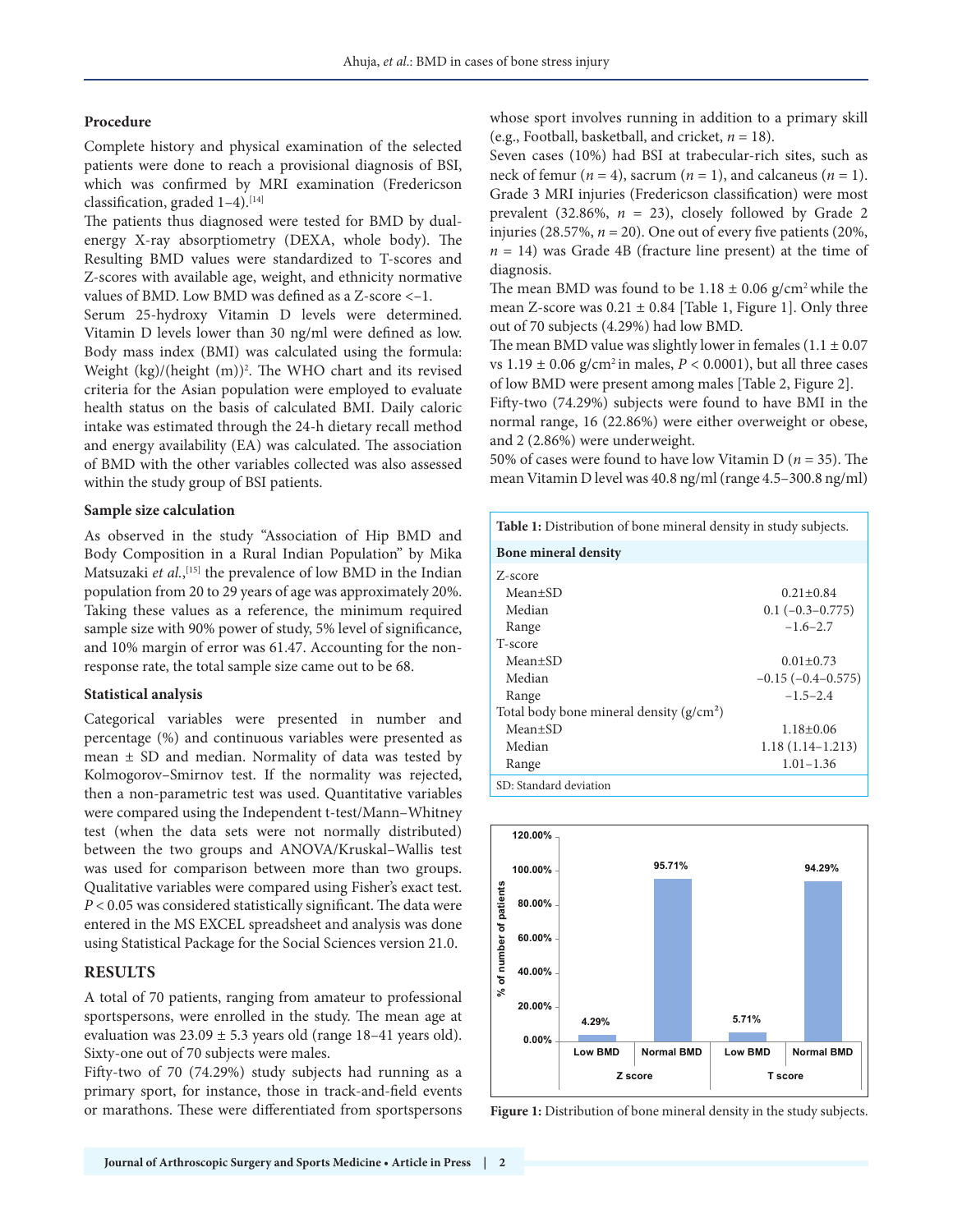and the mean daily caloric intake was  $2339 \pm 233$  kcal/day (range 1950–2800 kcal/day). None of our study subjects fulfilled the suggested energy allowance for Indian athletes.<sup>[16]</sup> No significant difference was found between runners and non-runners in the BMD values  $(1.17 \pm 0.07)$  in runners vs.  $1.19 \pm 0.05$  in non-runners;  $P = 0.3$ ) and mean Z-scores (0.16)  $\pm$  0.89 vs. 0.34  $\pm$  0.66; *P* = 0.4). The prevalence of low BMD was 5.77% in runners versus 0% in non-runners. However, this difference was not statistically significant ( $P = 0.6$ ).

Subjects with injury in cortical-rich locations showed trends toward a higher prevalence of low BMD (4.76% vs. 0%) and lower mean Z-scores (0.16 vs. 0.6) than those in trabecularrich locations, but the difference was not statistically significant  $(P = 1)$ .

All subjects with low BMD had low Vitamin D levels and subjects with low vitamin D had lower mean Z-scores [Table 3, Figure 3].

Subjects with high BMI ( $\geq$ 25 kg/m<sup>2</sup>, *n* = 6) had 33% prevalence of low BMD ( $P = 0.042$ ) and had significantly



Figure 2: Comparison of bone mineral density between genders.

lower mean Z-scores  $(-0.68 \pm 0.69)$  than those with normal BMI (0.32 ± 0.85, *P* = 0.044, F value=2.84) [Table 4, Figure 4]. There were no significant differences on comparing the mean daily caloric intake of subjects with low BMD (2356.67  $\pm$  273.01 kcal/day) and those with normal BMD (2338.6  $\pm$ 234.13 kcal/day, *P* = 0.896).

## **DISCUSSION**

BSIs frequently occurs in athletes and cause a considerable loss of participation time. Around one-third to two-thirds of runners have a history of BSI, with at least half of them having a recurrence on more than one occasion.<sup>[9,17,18]</sup>

BMD, the inorganic content of bone, is one of the potential risk factors of BSI. Low BMD is commonly associated with osteoporosis and increased fracture risk, due to decreased bone strength. In our observational study, low BMD (defined as Z-score <–1) was found in three out of 70 subjects diagnosed with BSI. Considering the fact that the prevalence of low BMD has been reported to be 20% in the Indian population,[15] these data suggest a lack of association between BSI and low BMD.

The BMD findings of our study are in contrast to a study by Tenforde *et al*., in which a positive correlation was found between BSI at trabecular-rich locations and low BMD.[19] The contrasting findings might be explained by the lower sample size in that study and by the fact that those authors had selected their sample from athletes referred for a bone health evaluation, thus possibly increasing the overall prevalence of low BMD.

| Mean<br>0.60<br>0.40<br>0.20<br>$0.00 -$ |            | ុះ<br>1.10                                              |                                                               | 0.20<br>0.27          | size in that study and by the fact that those authors had selected<br>their sample from athletes referred for a bone health evaluation,<br>thus possibly increasing the overall prevalence of low BMD.<br>Myburgh et al. <sup>[10]</sup> in a case-control study also found the BMD |              |                                                                                                                     |  |  |
|------------------------------------------|------------|---------------------------------------------------------|---------------------------------------------------------------|-----------------------|-------------------------------------------------------------------------------------------------------------------------------------------------------------------------------------------------------------------------------------------------------------------------------------|--------------|---------------------------------------------------------------------------------------------------------------------|--|--|
|                                          |            | total body bone mineral<br>density(gm/cm <sup>2</sup> ) |                                                               | z score               | of athletes with stress fractures to be lower than that of well-                                                                                                                                                                                                                    |              |                                                                                                                     |  |  |
|                                          |            |                                                         | $\blacksquare$ Female(n=9)<br>$Male(n=61)$                    |                       | matched and uninjured athletes.                                                                                                                                                                                                                                                     |              |                                                                                                                     |  |  |
|                                          |            |                                                         | Figure 2: Comparison of bone mineral density between genders. |                       |                                                                                                                                                                                                                                                                                     |              | Our BMD results support the claim of Giladi et al.[13]<br>regarding the lack of a relationship between osteoporosis |  |  |
|                                          |            |                                                         | Table 2: Comparison of bone mineral density between genders.  |                       |                                                                                                                                                                                                                                                                                     |              |                                                                                                                     |  |  |
| <b>BMD</b>                               |            |                                                         | Female $(n=9)$                                                | Male $(n=61)$         | <b>Total</b>                                                                                                                                                                                                                                                                        | P-value      | <b>Test performed</b>                                                                                               |  |  |
| Z score                                  |            |                                                         |                                                               |                       |                                                                                                                                                                                                                                                                                     |              |                                                                                                                     |  |  |
| Low BMD                                  |            |                                                         | $0(0\%)$                                                      | $3(4.92\%)$           | 3(4.29%)                                                                                                                                                                                                                                                                            | $\mathbf{1}$ | Fisher Exact test                                                                                                   |  |  |
|                                          | Normal BMD |                                                         | $9(100\%)$                                                    | 58 (95.08%)           | 67 (95.71%)                                                                                                                                                                                                                                                                         |              |                                                                                                                     |  |  |
| $Mean \pm SD$                            |            |                                                         | $0.27 \pm 0.71$                                               | $0.2 \pm 0.86$        | $0.21 \pm 0.84$                                                                                                                                                                                                                                                                     | 0.816        | $t$ -test; 0.233                                                                                                    |  |  |
| Median                                   |            |                                                         | $0.1 (-0.1 - 0.5)$                                            | $0.1(-0.4-0.8)$       | $0.1 (-0.3 - 0.775)$                                                                                                                                                                                                                                                                |              |                                                                                                                     |  |  |
| Range                                    |            |                                                         | $-0.6 - 1.8$                                                  | $-1.6 - 2.7$          | $-1.6 - 2.7$                                                                                                                                                                                                                                                                        |              |                                                                                                                     |  |  |
| T score                                  |            |                                                         |                                                               |                       |                                                                                                                                                                                                                                                                                     |              |                                                                                                                     |  |  |
| Low BMD                                  |            |                                                         | $0(0\%)$                                                      | $4(6.56\%)$           | $4(5.71\%)$                                                                                                                                                                                                                                                                         | $\mathbf{1}$ | Fisher Exact test                                                                                                   |  |  |
|                                          | Normal BMD |                                                         | $9(100\%)$                                                    | 57 (93.44%)           | 66 (94.29%)                                                                                                                                                                                                                                                                         |              |                                                                                                                     |  |  |
| Mean±SD                                  |            |                                                         | $0.04 \pm 0.61$                                               | 0 <sub>±</sub> 0.75   | $0.01 \pm 0.73$                                                                                                                                                                                                                                                                     | 0.943        | Mann Whitney test;                                                                                                  |  |  |
| Median                                   |            |                                                         | $-0.2$ ( $-0.3-0.2$ )                                         | $-0.1$ ( $-0.5-0.6$ ) | $-0.15(-0.4-0.575)$                                                                                                                                                                                                                                                                 |              | 270.5                                                                                                               |  |  |
| Range                                    |            |                                                         | $-0.5-1.5$                                                    | $-1.5-2.4$            | $-1.5-2.4$                                                                                                                                                                                                                                                                          |              |                                                                                                                     |  |  |
|                                          |            |                                                         | Total body bone mineral density $(gm/cm2)$                    |                       |                                                                                                                                                                                                                                                                                     |              |                                                                                                                     |  |  |
| $Mean \pm SD$                            |            |                                                         | $1.1 \pm 0.07$                                                | $1.19 \pm 0.06$       | $1.18 \pm 0.06$                                                                                                                                                                                                                                                                     | < .0001      | $t$ -test; 4.527                                                                                                    |  |  |
| Median                                   |            |                                                         | $1.08(1.064 - 1.11)$                                          | $1.19(1.156 - 1.214)$ | $1.18(1.14-1.213)$                                                                                                                                                                                                                                                                  |              |                                                                                                                     |  |  |
| Range                                    |            |                                                         | $1.01 - 1.25$                                                 | $1.06 - 1.36$         | $1.01 - 1.36$                                                                                                                                                                                                                                                                       |              |                                                                                                                     |  |  |
|                                          |            |                                                         | BMD: Bone mineral density, SD: Standard deviation             |                       |                                                                                                                                                                                                                                                                                     |              |                                                                                                                     |  |  |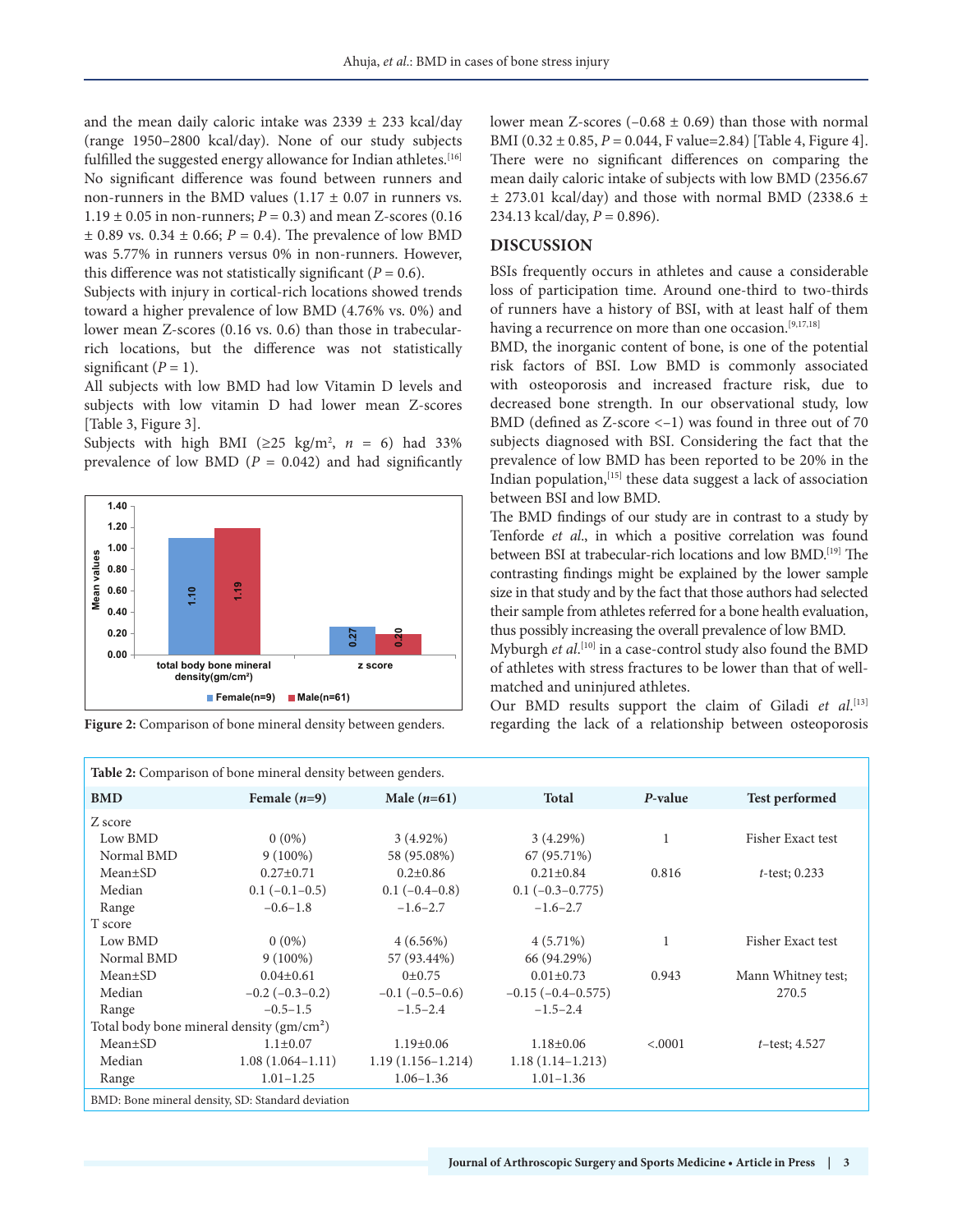| <b>Table 3:</b> Comparison of BMD with Vitamin D levels (ng/mL). |                                     |                         |                      |         |                       |  |
|------------------------------------------------------------------|-------------------------------------|-------------------------|----------------------|---------|-----------------------|--|
| <b>Bone mineral density</b>                                      | $\langle 30 \rangle$ (Low) $(n=35)$ | $>30$ (Normal) $(n=35)$ | <b>Total</b>         | P-value | <b>Test performed</b> |  |
| Z score                                                          |                                     |                         |                      |         |                       |  |
| Low BMD                                                          | 3(8.57%)                            | $0(0\%)$                | 3(4.29%)             | 0.239   | Fisher Exact test     |  |
| Normal BMD                                                       | 32 (91.43%)                         | 35 (100%)               | 67 (95.71%)          |         |                       |  |
| $Mean \pm SD$                                                    | $-0.09\pm0.72$                      | $0.51 \pm 0.84$         | $0.21 \pm 0.84$      | 0.002   | $t$ -test; 3.197      |  |
| Median                                                           | $-0.2$ ( $-0.5-0.4$ )               | $0.4(-0.15-0.9)$        | $0.1 (-0.3 - 0.775)$ |         |                       |  |
| Range                                                            | $-1.6-1.7$                          | $-0.7-2.7$              | $-1.6 - 2.7$         |         |                       |  |
| T score                                                          |                                     |                         |                      |         |                       |  |
| Low BMD                                                          | $4(11.43\%)$                        | $0(0\%)$                | $4(5.71\%)$          | 0.114   | Fisher Exact test     |  |
| Normal BMD                                                       | 31 (88.57%)                         | 35 (100%)               | 66 (94.29%)          |         |                       |  |
| $Mean \pm SD$                                                    | $-0.25 \pm 0.62$                    | $0.26 \pm 0.75$         | $0.01 \pm 0.73$      | 0.004   | MannT Whitney test;   |  |
| Median                                                           | $-0.3$ ( $-0.65 - 0.15$ )           | $0.1(-0.2-0.65)$        | $-0.15(-0.4-0.575)$  |         | 371                   |  |
| Range                                                            | $-1.5-1$                            | $-0.8 - 2.4$            | $-1.5-2.4$           |         |                       |  |
| Total body bone mineral density $(gm/cm2)$                       |                                     |                         |                      |         |                       |  |
| $Mean \pm SD$                                                    | $1.16 \pm 0.06$                     | $1.2 \pm 0.06$          | $1.18 \pm 0.06$      | 0.007   | $t$ -test; 2.743      |  |
| Median                                                           | $1.17(1.128-1.2)$                   | $1.2(1.162 - 1.223)$    | $1.18(1.14-1.213)$   |         |                       |  |
| Range                                                            | $1.01 - 1.29$                       | $1.06 - 1.36$           | $1.01 - 1.36$        |         |                       |  |
| BMD: Bone mineral density, SD: Standard deviation                |                                     |                         |                      |         |                       |  |

**Table 4:** Distribution of body mass index (kg/m²) of study subjects.

| Body mass index $(kg/m2)$ | Frequency             | Percentage |  |
|---------------------------|-----------------------|------------|--|
| <18.5 (Underweight)       | 2                     | 2.86%      |  |
| 18.5–22.9 (Normal)        | 52                    | 74.29%     |  |
| $23-24.9$ (Overweight)    | 10                    | 14.29%     |  |
| 25-29.9 (Pre-obese)       | 6                     | 8.57%      |  |
| $Mean \pm SD$             | $21.65 \pm 2.29$      |            |  |
| Median                    | $21.5(19.925 - 22.8)$ |            |  |
| Range                     | $17.3 - 28.1$         |            |  |

and stress fractures. The finding was considered "not surprising from a biomechanical perspective," since neither bone mineral content nor BMD influences bending forces on a bone. This study instead found narrow tibial width and increased degree of hip external rotation to be risk factors for stress fractures.

Frusztajer et al.<sup>[12]</sup> found no difference in BMD of ballet dancers and male Israeli military recruits with stress fractures and those of matched controls. Another case-control study, performed by Lauder *et al*. in 2000 to examine the role of BMD among 185 active-duty female soldiers, showed a strong negative relationship between the probability of stress fractures and BMD of the femoral neck.[20]

The results provide new insight into the concept of required bone density for physically active people and sportspersons, especially runners. Bennell *et al*.<sup>[18]</sup> had reported that even though the BMD of athletes with stress fractures was lower than that of matched athletes without stress fractures, it was still higher than that of matched uninjured non-athletes. Hence, it was suggested that the level of bone density required



Figure 3: Comparison of bone mineral density with Vitamin D level.



**Figure 4:** Distribution of bone mineral density between body mass index groups (kg/m<sup>2</sup>).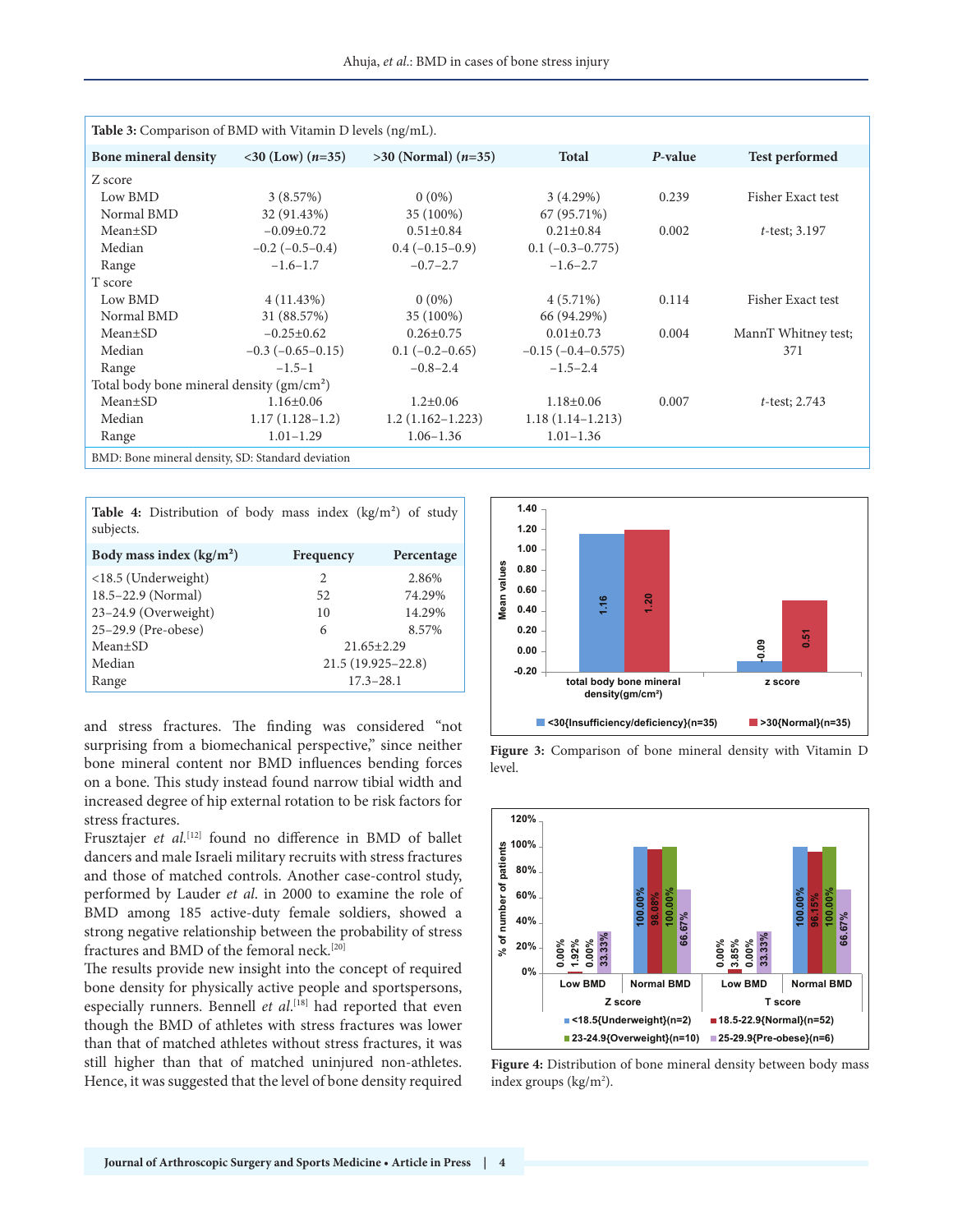by sportspersons for optimum bone health is greater than that required by the general population.

Looking at the demographic profile of our study, the majority of cases were sportspersons whose primary sport is running. This is an expected finding since most of the previous research on BSIs has shown runners to be the most affected group.[3,19]

Classifying on the basis of site of injury, cortical-rich locations represented 90% of study subjects. Tenforde *et al*. also showed a higher prevalence of BSI at cortical-rich locations.[19] However, the above-mentioned study showed a higher risk for low BMD in trabecular-rich BSIs, while our study shows a higher prevalence of low BMD in cortical-rich BSIs.

The gender ratio of BSI in our study was heavily in favor of males (87.14%) and although females showed lower mean BMD scores, all the cases of low BMD (osteopenia) were male. This goes against the historical prevalence of BSIs, dominated by females, but reinforces the current belief that the pathophysiology of this condition, possibly starting from low EA, affects males equally.<sup>[3,21,22]</sup>

Our study also showed half of the study subjects to be having low Vitamin D levels. This was not surprising since the prevalence of Vitamin D deficiency in India has been reported to be ranging from 50% to 90% in hospital-based and community-based studies.[23] The mean BMD values were significantly lower in subjects with low Vitamin D levels.

A retrospective cohort study on confirmed stress fracture cases by Miller *et al*. showed Vitamin D levels to be below 40 ng/ml in 44 out of 53 subjects.[24] While our study did show a prevalence of 50% for low Vitamin D levels among BSI cases, the relevance of the same is equivocal, given the high prevalence of Vitamin D deficiency in the general population.

The other noteworthy finding of the study was the daily caloric intake of our subjects. The energy allowance suggested for Indian endurance athletes is 5200 kcal/day for an athlete weighing 65 kg (80 kcal/kg/day).<sup>[16]</sup> None of our study subjects fulfilled this value, pointing toward a highly prevalent state of low energy availability (EA).

Low EA is an established concept in sports medicine, defined as the failure to achieve sufficient energy intake to cover the energy spent on physical activity in addition to basic metabolic function. Low EA has been reported in endurance athletes and is now being considered an important cause of athlete illness and injury.

Earlier, low EA was studied primarily in female athletes and was considered a component of the female athlete triad.<sup>[25,26]</sup> Studies in recent years, however, have shown the negative effects on male athletes as well. The concept of Relative Energy Deficiency in Sports (RED-S) was thus introduced, to include both sexes and a broader spectrum of health and performance-related concerns as a consequence of low EA.[21] These athletes suffer from health issues that parallel the triad

of low EA, hypogonadotropic hypogonadism, and low BMD. Low EA has been shown to have a negative effect on bone turnover and is associated with up to 4.5 times the increased rate of bone injury.[27,28] It had also been shown to be the main cause of suppression of metabolic and reproductive hormones in female athletes.<sup>[29]</sup> As found in our study, Melin *et al*. [30] also found a higher incidence of career BSI in males with low EA, despite having no difference in BMD.

The prevalence of high BMI in the present BSI cohort was another noteworthy finding. About 23% of our subjects had BMI in the overweight category or above  $(>23 \text{ kg/m}^2)$  while only two subjects (approximately 3%) were in the underweight category. Lauder *et al*. commented on the relationship of high BMI with BMD and stress fractures, stating that while high BMI had a beneficial effect on bone density, it also increased the probability of stress injury.[20]

Our study acknowledges certain limitations. Females constituted <13% of our study subjects. However, this was representative of the patients reporting to and diagnosed with BSI at our place of study and not a result of selection bias. The sample size, calculated to be adequate for the primary objective, was too small for studying the association with certain secondary factors such as BMI. The reliability of data on daily caloric intake might have been impacted by the recall bias of subjects. Finally, our study design is constrained by the lack of comparison with uninjured athletes or matched control groups.

The relatively higher prevalence of low Vitamin D levels and low EA found in our study require further investigation.

# **CONCLUSION**

The prevalence of low BMD ( $Z$ -score  $<-1$ ) in patients with BSI was 4.29%, suggesting a lack of association with BSI. On the other hand, the relatively higher prevalence of Vitamin D insufficiency/deficiency, male gender, low daily caloric intake, high-grade injuries on MRI, and high BMI warrant attention. Further research should be directed at studying these factors and their role in the pathology continuum of stress fractures and appropriate interventions to modify them for injury prevention as well as treatment.

# **Acknowledgments**

All authors participated in the concept and design of the study. RGG and MM participated in data acquisition. VJ and HG contributed to data acquisition, data analysis, and statistical analysis. SA contributed to all steps of the study. All authors participated in manuscript editing and review.

We thank our institution for the smooth running of our study. None of the authors have a conflict of interest.

# **Declaration of patient consent**

Patient's consent not required as patients identity is not disclosed or compromised.